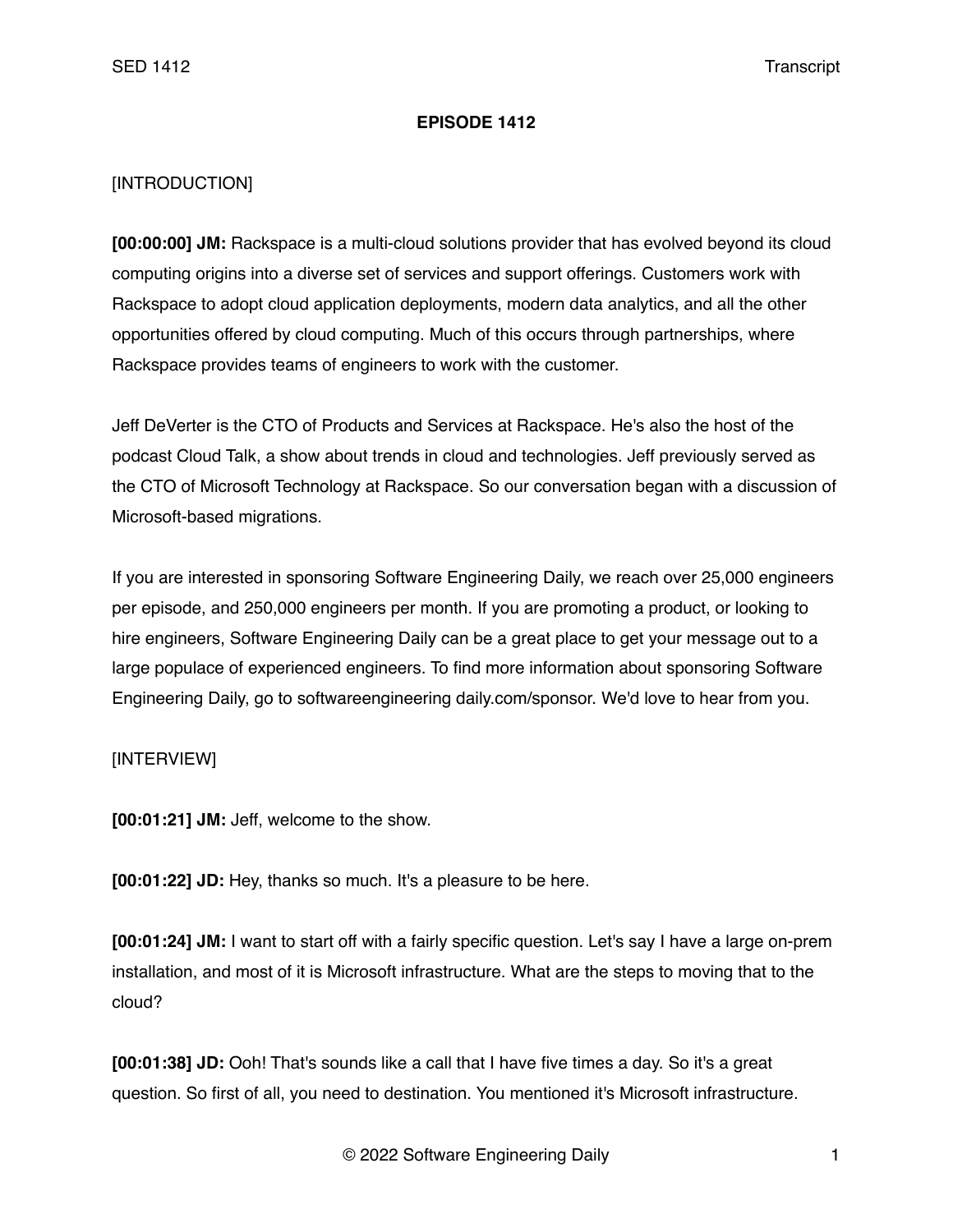Sure, makes us think Azure, but Azure isn't exclusive in this context. And so you need to know what your destination is. But I'd say even more than that. What are the goals of moving to the cloud? So helping to understand, is it as a capabilities play? Is it an availability play? Is it more tacking capabilities that exist in your cloud of choice that you really want to move to?

Once you sort of get that stuff baked in, it helps to direct to the right cloud, it helps us to think about what the right infrastructure might be once you get that way. But the other thing kind of before you jump into that migration or the tech bits as well is a realization that that move to the cloud isn't like previous migrations, where you might go from one data center to another. I mean, you're truly moving in to an environment that will evolve underneath your feet without you doing anything. And the capabilities there are really just beyond, I'd say, behind your imagination of what you can actually consume if your mindset has been totally, "Hey, I'm a Hyper VMware person running my Windows applications."

Once you get through all of that and you kind of get this mindset of constant innovation and constant upgrade, that whole ethos, is you got to know what you have. And that starts with an inventory. If we're thinking about a migration path that looks like, some might say, lift and shift, I prefer to say move and improve, where you're going to use – You want to get your feet wet in the cloud and not change too much at once. So if we're going to spin up some VMs, ultimately, to run a majority. Not necessarily all, but a majority of those services. So what are the networking requirements? What are the segmentation that you've got to deal with? How are we going to replicate that networking environment? Second to that, then, is what's the infrastructure look like that we're replicating? And generally speaking, you go one for one as you move out. You find that there's a lot of optimization opportunity once you're there. But do that once you're there through lessons learned and how much downtime you've got in machines or unused compute cycles.

And once you've got a full picture of what you need created, go in, start creating that. Of course, you have to couple of methods there to do it. You could either go in and through the interface and create that stuff. You could create a bunch of scripts that would automate that for moving as a Windows workload. We're going to move it out to – Say, we're going to Azure, because it's Microsofty, and you got Azure DevOps that you could use. But all of the usual, Ansible, Chef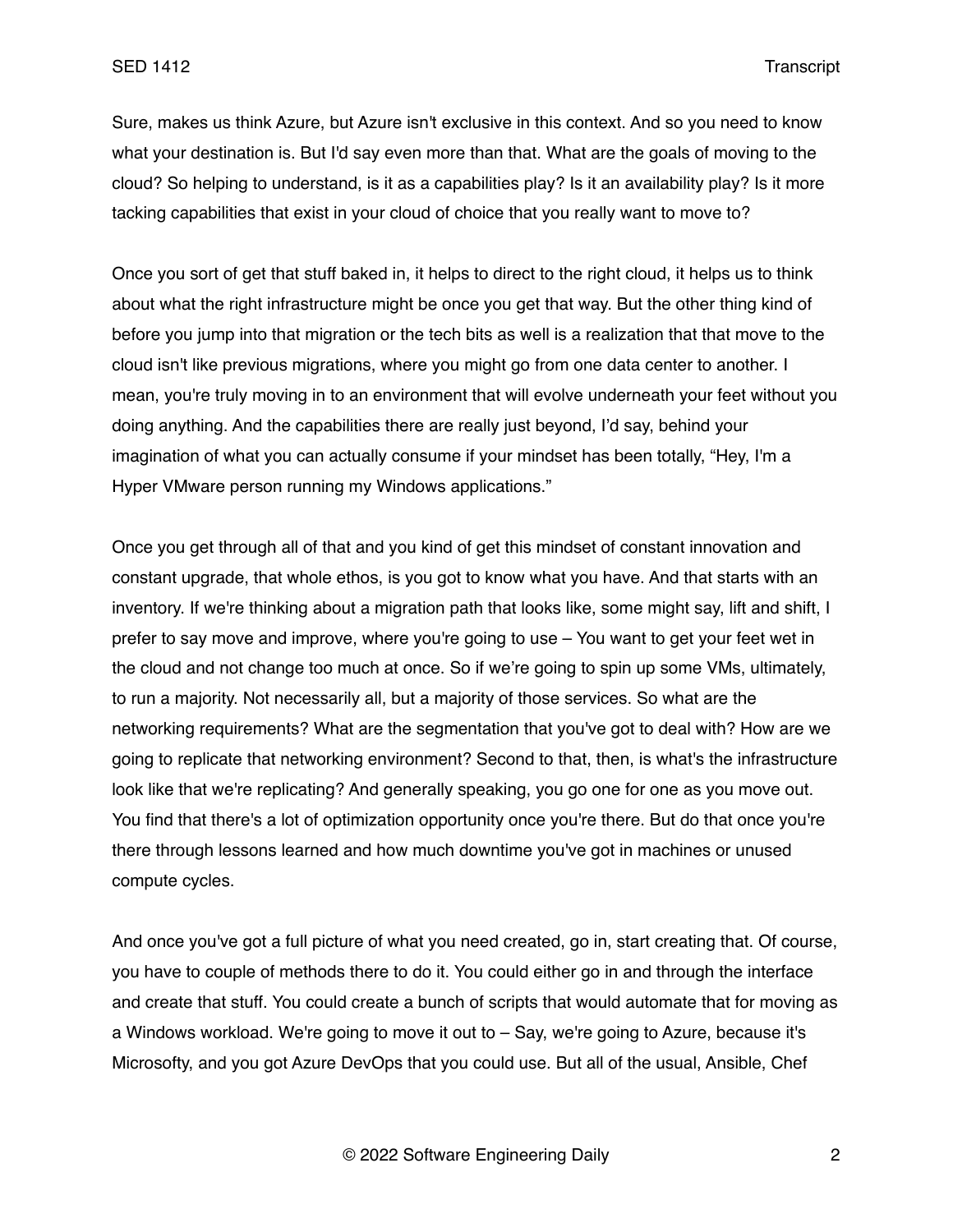and such can be used to deploy there as well. And then once the infrastructure there, it's what's your data migration plan, get the data in and recreate your applications, and of you go.

**[00:04:27] JM:** And is that significantly harder than moving a Linux-based installation?

**[00:04:34] JD:** Is it harder? No. All the same requirements still exist. The only thing that you might think about would be, in that move, does the fact that they are Windows workloads make you think that your only place – Just give you an artificial constraint of the fact that you need to go to Azure? And the answer is no, because Google and AWS will give you a first-class Microsoft server experience. But the challenge really becomes what does that – And I mentioned it earlier. What's your long-term roadmap for evolution? What are the services that you want to use to bring around your application as you go forward? Is your goal to get rid of running Active Directory servers when now you are saying you want to go and use Azure AD, so you'd move into Azure? So it's not necessarily harder for Windows or Linux. The two cautionary tales is don't think that just because it's Azure, or because it's Microsoft, it has to go to Azure. Second to that would be make sure you're thinking of the long-term roadmap and not just what's my first step into cloud?

**[00:05:30] JM:** Why is that long-term planning so important? Like what are some snafus you're going to get into if you don't prepare appropriately,

**[00:05:37] JD:** Well, ultimately could be signing yourself up for another migration. If your intent is, "Hey, I've got my Microsoft application. But my goal is to take in and ultimately mine that data. That's one of the reasons we want to move to the cloud." We've haven't even talked about why this customer is moving. But it's why they maybe they want to go. And maybe they have a BigQuery experience in their future. Well, if they make their artificial boundaries that says, "Well, because it's Microsoft, I've got to go out and move it to Azure. And now you got a second migration to go over to Google." Or you are going to run two clouds at the same time, certainly doable. But just make sure you bear in mind the fact that you're signing up for a lot of fees on the networking side as the data leaves Azure and goes over to Google. It's generally free to get your data in, but it is not free on the egress side.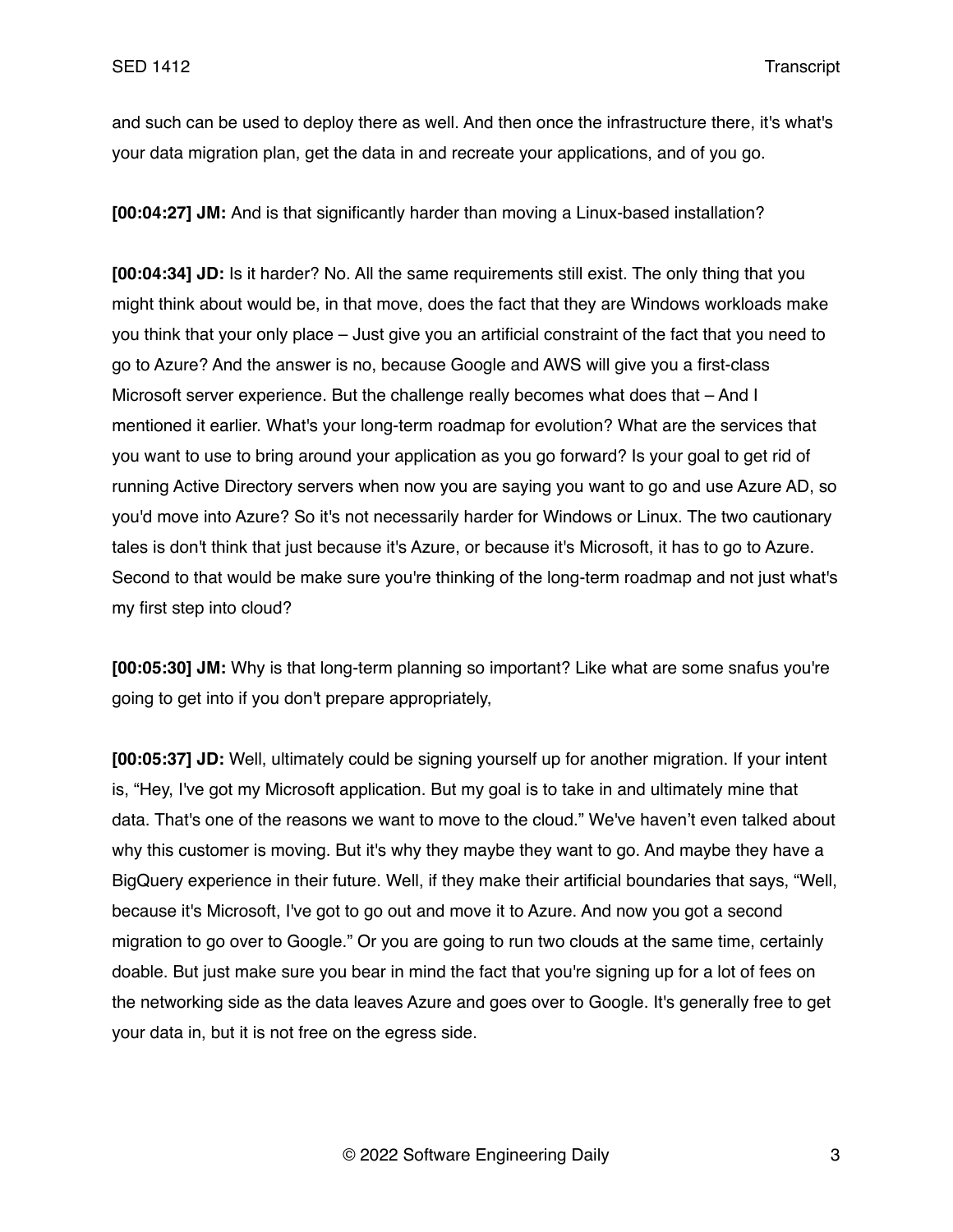**[00:06:30] JM:** When people have these large installations from long-lived deployments, are there places where the pain shows up the most? Like if they're trying to move to the cloud, is there – Or is it mostly more of like institutional buy-in? Is that where the most friction lies?

**[00:06:52] JD:** You're challenged with long-term – I call them monolithic type applications. It's never just the one application. If it's been around the enterprise for any significant period of time, there are any number of other applications or services that rely on the data that exists inside of that one, or that this application relies on to function well.

And so consequently, I'll call it older application, you've got to look at all of the tangential applications that you've got to deal with as well, because you're going to break stuff when you move it. That becomes incredibly true when companies start to think about moving Oracle installations, SAP installations. Almost every other business in the enterprise with their own custom apps relies on data that comes out of those applications. So you got to think about the impact of moving your app when it's an older application.

The other piece to that is that if the app has been around for a long period of time, then the infrastructure that it's writing on, there's usually some other servers or services running on those VMs as well that the company has just forgotten about. Again, you mentioned institutional knowledge that the companies lose over time. That's usually what happens there, is they'll go and move it. And then a couple of businesses raise their hand and says, "Where did my app go? Where did my service go?"

**[00:08:12] JM:** How do companies prioritize this kind of migration among all the things that they could be doing? This is like a classic opportunity cost kind of situation where everybody always has new features that they need. And that's going to contrast with the effort to make some kind of large migration like this.

**[00:08:34] JD:** That's an interesting one. And it all goes back to how has leadership been sold on the need for this migration? For this move? Is it a cost savings move? Is it a feature-based move? And so I caution anyone to go to the cloud, because they're going to save money, because you aren't. You're not going to save money, because if you're picking up and moving a larger institutional enterprise application and moving it to the cloud, you're going to do a lift and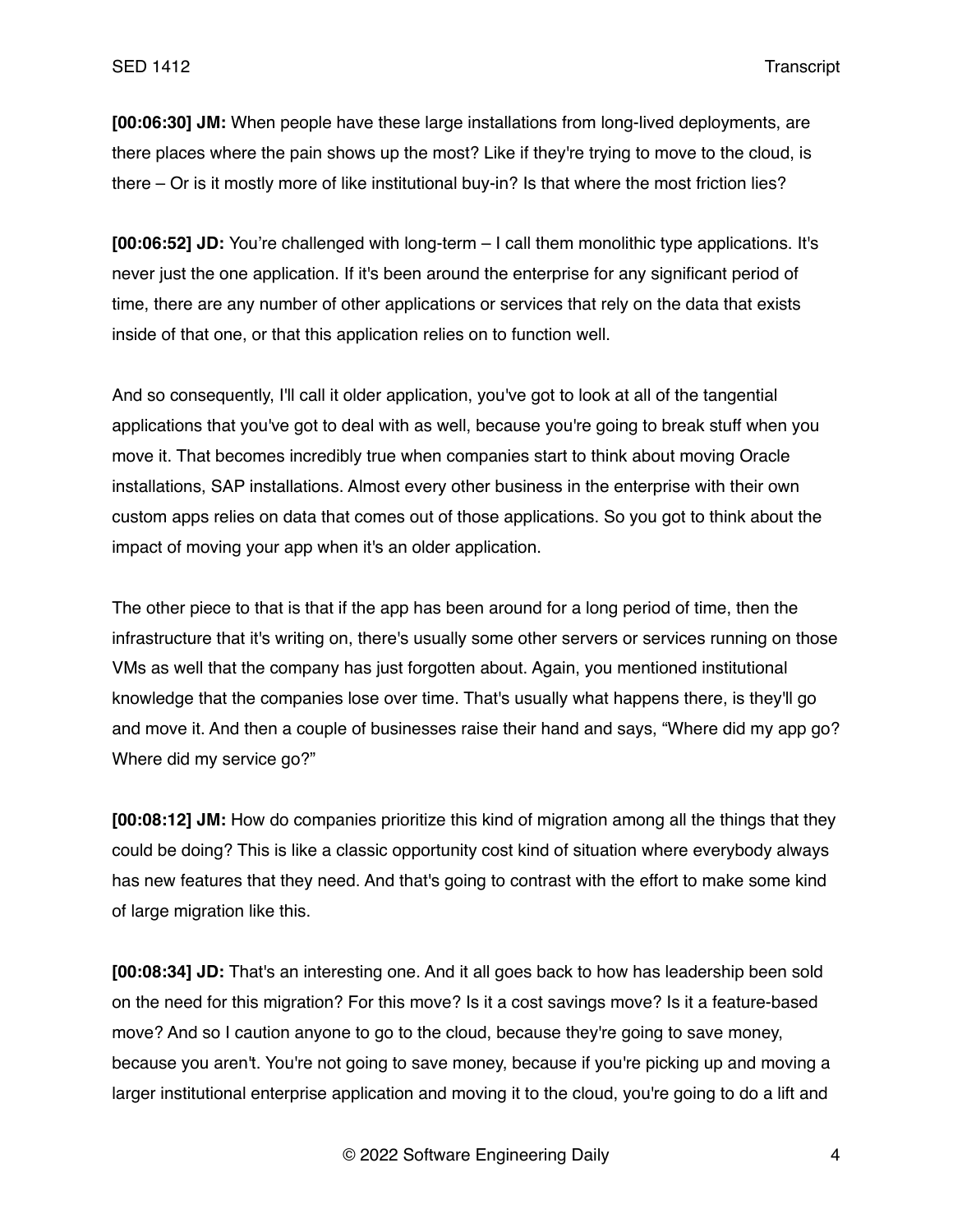shift one for one, those machines cost more in the cloud on constant use basis than they do just going to buy-in your own compute.

Also, to that, is once a customer then starts to modernize and starts to save money and optimize it, then they're going to start to spend intentionally well. So it all goes back to how has leadership been sold on this move and how's it going to be graded, successful or not?

**[00:09:27] JM:** Can you speak more about that? Like do you have maybe a case study in mind?

**[00:09:31] JD:** Yeah, let me see if I can think of a customer I could tell you about. Oh, I got one. A Good one. So there is – I can mention them and by name. They're a very, very large, agri-food business and Midwestern sort of a company. They moved out into Azure a couple of years ago, and they were moving predominantly their development environments out there. And they took a model and a mindset that said, "Hey, I think we can save some money if we make this move. And also, if we do that, "Hey, it's a cloud. We get some more self-service capabilities. We don't always have to wait on the IT teams, the infrastructure teams."

And so off they went to the cloud, and all of a sudden, their bill starts coming in. And their bills are huge, because these developers are setting up very large environments. They're setting up – They're turning them on and they're leaving them on. It was very simple solution to solve. And so we came around and wrote an application, basically created some personas in their Active Directory. That said, based on the type of developer and the teams that they're on, they're allowed to do. And they work on these types of environments. We figured out what those environments look like. And created, through Azure DevOps, the ability to create those dynamically when they need them. Also, the ability outside of business hours that they automatically turned off and then turned on before they would show up for work.

Their Azure bill was cut literally in half the first month that went into production, and it was a significant bill. But then as we watched their spend over time, it started to go up. Well, it started to go up because they they've met their goals. They met their goals of availability. They met their goals of self service, and they met their goals of saving money. And then the leadership, the IT leadership, came back and said, "All right, you've proven that this works. Now let's expand this program out with keeping these boundaries in place, these guardrails in place of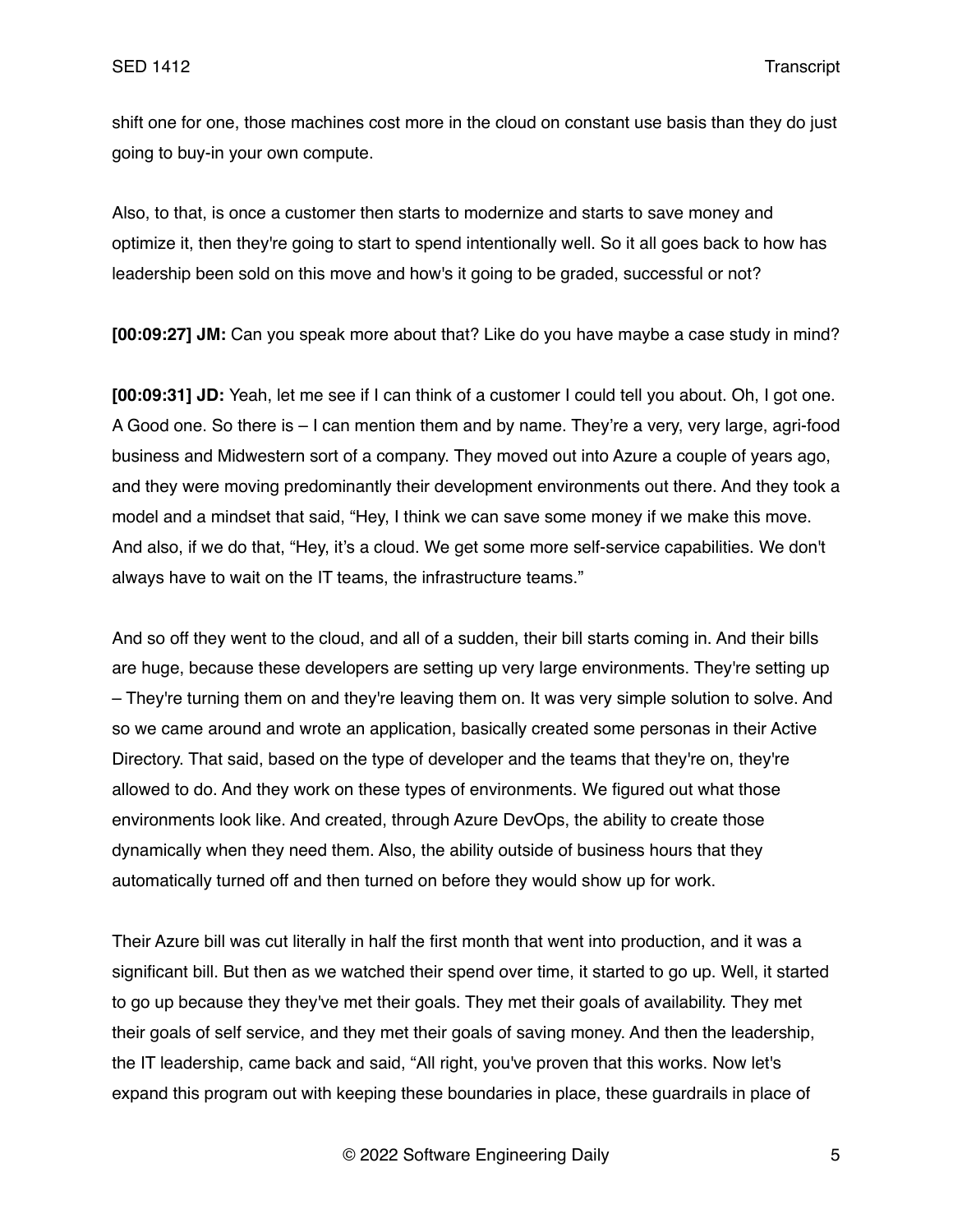who can do what, as well as when these machines would function and operate, these environments." Turning off on weekends. Turning off overnight.

And now they purposefully, with understanding of those costs, they were able to then expand that out to larger parts of the company. In the end, their bill was higher than it was when we first went in to fix it. But they were using so much more, and they were being so much more productive.

**[00:11:39] JM:** You've been in Rackspace for a while. And I'm sure you've seen firsthand perception of the cloud changing. What have been the biggest industry-wide perceptions that have changed?

**[00:11:53] JD:** It's a great question. So I think, first, I'd lead with the fact that the cloud isn't there to save you money. It's not going to save you money. I've said it a few times now. You're either going to spend poorly. You're going to fix that. You're going to get efficient with it. And you're going to – In fact, that's a big piece that we talk about a lot. And that's that FinOps, or financial operations for cloud-based environments, gets viewed a lot of times through the lens of it's there to save you money. It's not there to save you money. It's there to help make sure that every dollar that you spend inside of the cloud gets spent well, gets spent with purpose, gets spent to bring a very specific outcome. When you can do that, that's not a problem to have to spend the money to get it.

Other misconceptions that we saw, really very much in the beginning, is that we could take and treat cloud operations like we would treat regular data center operations. And everyone did it wrong from day one. They treated the cloud as if it were just more managed hosting or more servers running inside of a data center. And those workloads, first of all, they're running in an environment, as I mentioned before, that is constantly evolving underneath their feet. And so the role of operations goes away from, "How can I help you patch and backup and recover volumes or servers?" To, "How can I partner with the development teams to be able to help make sure that the infrastructure grows and modernizes through automation, through new capabilities as that cloud evolves underneath the feet? That they're moving in lockstep?"

**[00:13:30] JM:** And how has Rackspace's strategy changed among that change of perception?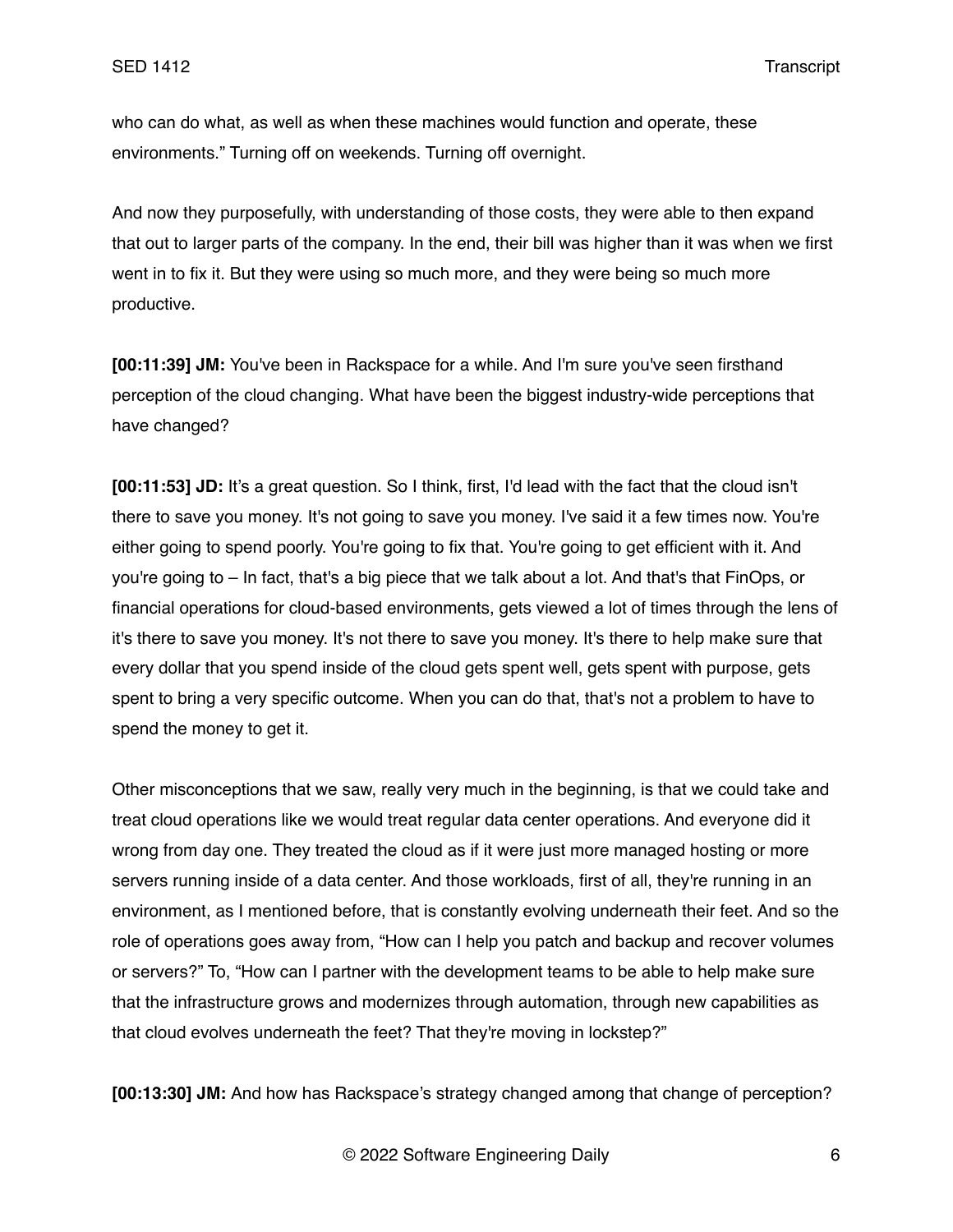**[00:13:38] JD:** Sure. So when I mentioned that everybody did cloud operations, in a sense, wrong from day one, we helped lead that charge. Meaning, we did it wrong. We treated it as regular managed hosting. Here's these cloud environments. I'm going to help make sure that they're patched and backed up. It's a cloud-based server. I shouldn't be patching and backing them up.

What I should be doing is working with the development teams to make sure that we have a dynamic ability to provision, or reprovision, or decommission based on demand, based on issues, based on need, as well as helping to make sure that, from a cloud operations model, that we're building machine learning models and using machine learning server apps to be able to make sure that we are dealing with those repeatable easy issues through software and letting humans do the hard work.

So we've gone away from models that are strict, in a sense, do you just pay us a percentage of infrastructure? And what we'll support for you is inside of this little box over here. And if it's not that, then we don't necessarily do it." Now we've moved to a do anything and a do with model that is designed to ensure that the infrastructure for the application is evolving with the application. And it's a model that the rest of the industry is copying, but we're – Flattery and all of that, which is nice. But that's been a big change that we have done around here from treating the cloud has managed hosting to treating the cloud as a dynamic environment that needs a dynamic support model that matches it.

**[00:15:08] JM:** So in that move from the focus on managed hosting to support, how is Rackspace had to change organizationally?

**[00:15:19] JD:** So it's a really cool questions. So when you think about our AI ops offerings, right now, Rackspace has one of the highest automation, service automation capabilities in the industry. We solve over 80 – We'll just say 80% of all system or user-generated tickets are solved systematically through software.

Well, we used to have Rackers who did all that work. They tended to be level one, level two type Rackers. What do we do with them? Well, what we do is we train them. We have a process and

© 2022 Software Engineering Daily 7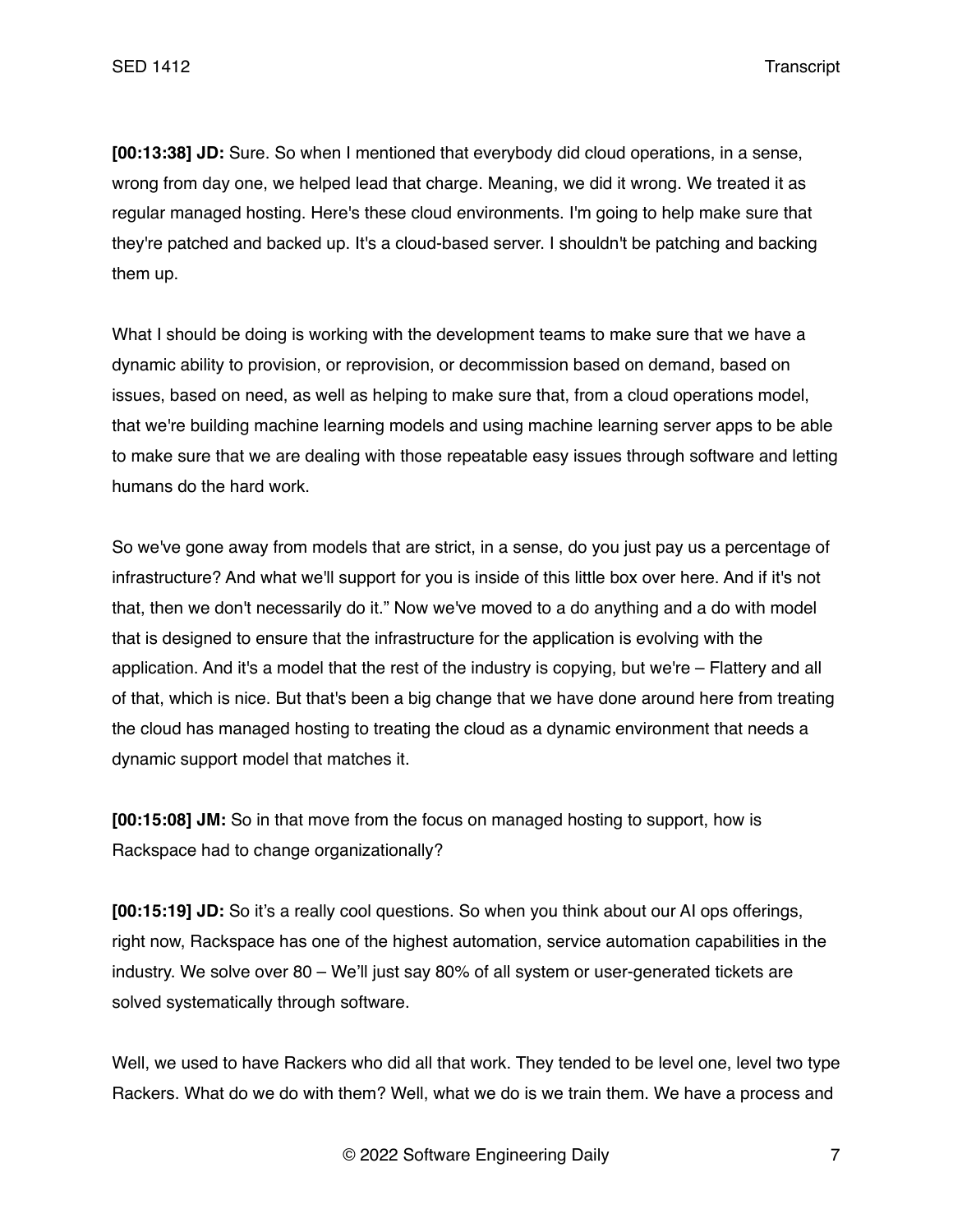a program in place that takes that takes traditional server engineers and turns them into cloud engineers through a 90-day program, paid program of 90 days of instruction. We run them through. And at the end, they literally get job offers into new teams in the cloud operations teams, as opposed to how to – Again, they're not patching servers. They're creating automation to help evolve the infrastructure over time.

**[00:16:16] JM:** And your role personally, like what have you had to change in your career as the company has made that shift?

**[00:16:23] JD:** Well, I've sort of a different sort of a view. Not necessarily view. But my career path has been a little different. So I started in 2008 at Rackspace. And I came over from a large financial services firm here in San Antonio. And I ran SharePoint, in a sense, for that large enterprise, 30,000 employees, utilizing that infrastructure to come help build out a SharePoint we call the dedicated single tenant SharePoint offering at Rackspace.

So my trajectory is a little different. I helped build out businesses inside of Rackspace, build them up and then move them on to other areas. Over time, I became the CTO of all the Microsofty things. I'm very much a Microsoft heritage, as you can imagine, starting in SharePoint. Actually left the company for about a year and 10 months and then came back as a CTO inside of the products division. And now Chief Technology Evangelist.

And I'll tell you, a big part of what I do is I spent us massive amount of my day helping the world understand that Rackspace technology is more than just servers in Iraq. It's about helping customers go through that whole transformative experience of moving to the cloud. Because again, the cloud isn't a geography change. It isn't just a data center change. It's an ethos change of a way of doing IT. 100% different.

So at Rackspace, now we have a full professional services that includes advisory services. Helping customers create that vision for the future, professional services, to go through that transformative change, and then the revamped managed services, or we call it Rackspace elastic engineering, to do the care, and feeding, and growth of that environment over time.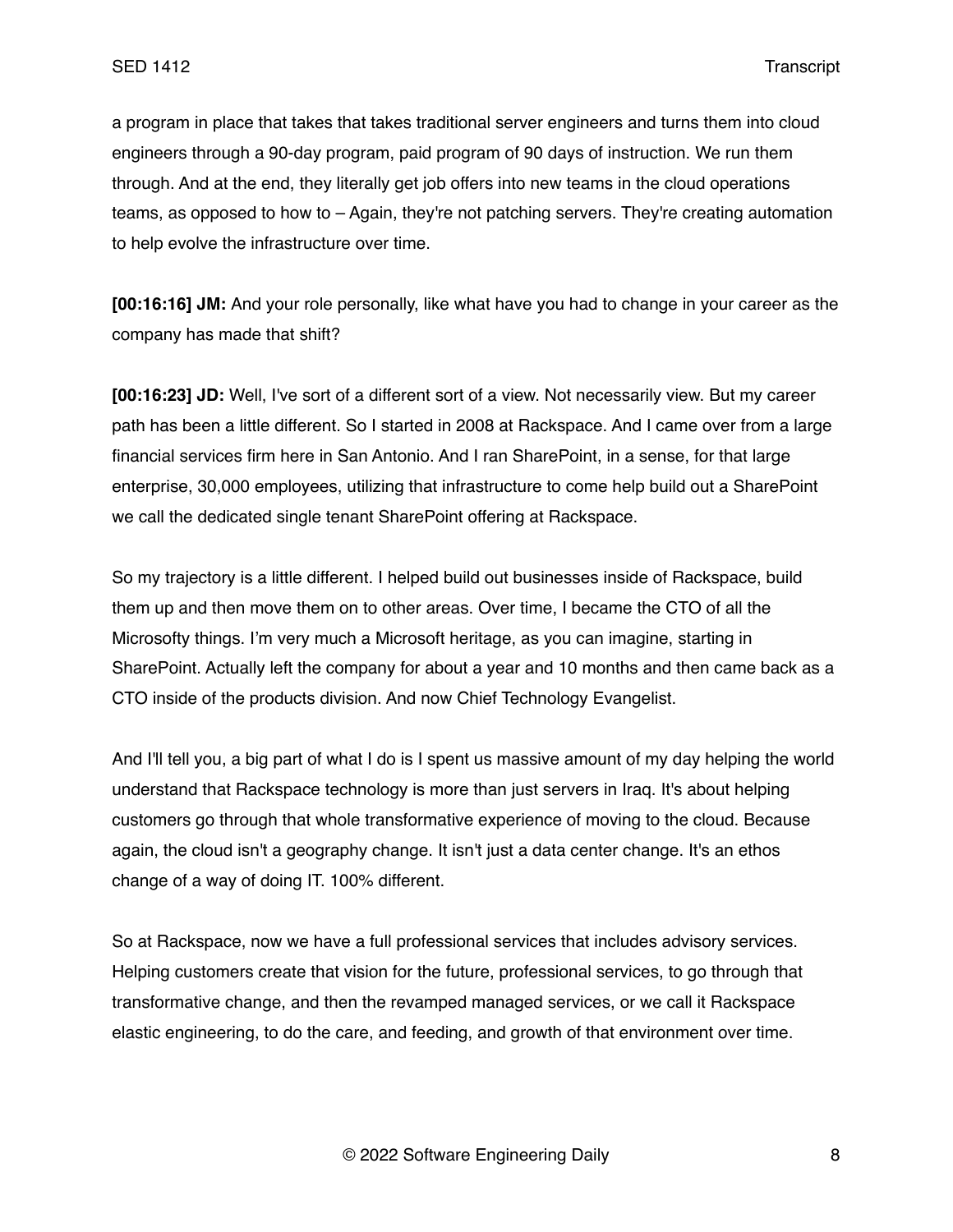**[00:17:55] JM:** How does Rackspace interface with the variety of cloud providers that are out there? And how do you scale support, to being able to support the multifarious use cases that you can have with all these different cloud providers?

**[00:18:11] JD:** Yeah. So we have a pretty rich partner program here, and the hyperscale cloud providers, AWS, Azure and Google at the top of that food chain. Of course, our friends at VMware there as well. But the question is more around the cloud provider. So we manage them in a couple of different ways. We manage them as you would manage any partnership relationship. We have people who are assigned to that, and multiple people who are assigned to that. It's a very complex working business relationship. But the other piece of that then is the technical side.

So it starts with how do we make sure that everybody stays trained up? How do we take these service models and offerings that we have in one cloud and make them available as ubiquitously as possible? Not just across the other clouds, but across the other geographies. Rackspace is a global company with 7000 employees in 120 different countries and broken up into three primary regions of America's EMEA and then APJ with divisional leaders in each of those areas.

And so, for us, it's about ensuring that we've got everybody as trained as possible. I already mentioned the technical onboarding program, or TOPS we call it. But then there's also internal we call Rackspace University to help make sure that everybody is skilled and certified in the clouds that they have. And then consistency across delivery is just a management effort as well. So that's few of the ways of how we approach it. But it is a complex relationship, to say the least. And we love our hyperscale cloud providers. And we have regular conversations at the tops of each of those three companies. We drive a significant amount of revenue to each of them through the customers that we support inside of their clouds. So they have a vested interest in our happy partnerships.

**[00:19:56] JM:** These kinds of decisions around moving to the cloud and doing ongoing management of cloud resources and like, I guess, cost management, is this typically managed by C suite individuals? Or does it get pushed down? Does the decision making get pushed down to mid-level management or the engineering teams?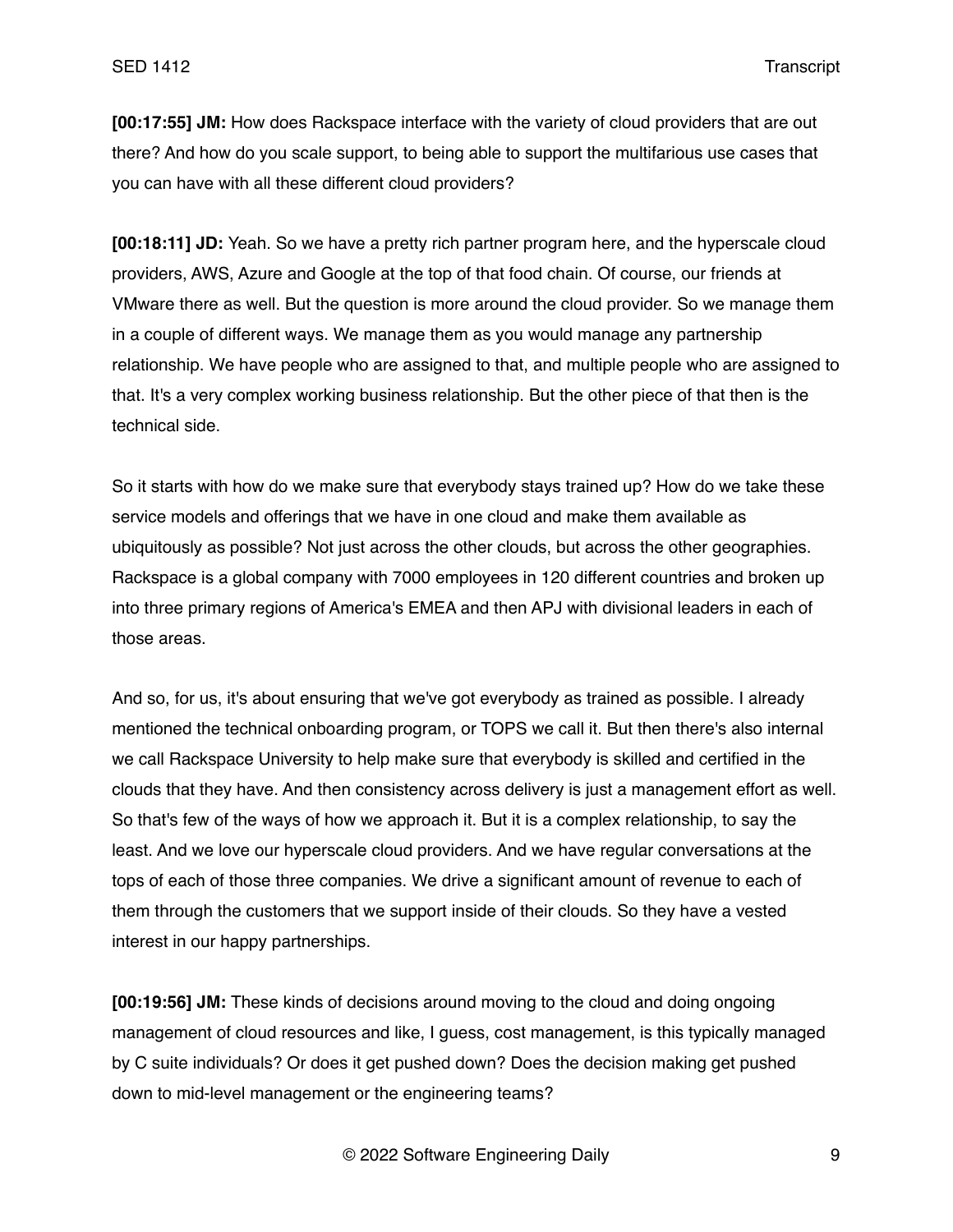**[00:20:23] JD:** Well, you're certainly going to have your CTO, CIO roles who are going to be involved in it. They will be in communications and have conversations at that senior C suite level. They need to make sure that security is happy, that legal is happy. But there's also some – You mentioned reorganization inside of Rackspace. But any company that's going to go out and adopt cloud-based computing is adopting, again, that new ethos of way of working. I mean, if we're just looking at it for VMs, okay, fine. You probably don't to change very much.

But if we're moving into a DevOps, DevSecOps type of a model, we're integrating the entire company into that software development process. We are helping them to understand that agility comes through the entire company working together. So you have to have alignment at the higher levels. Now, were they involved in a day to day basis? No, not so much. Specific technologies that get chosen to be used inside for cloud of choice, whichever that one is.

Now we're starting to get down into mid-level leadership that is definitely taking their cues from those software developers, the operations team, of what is going to be best to integrate with their organization. And that integration needs to be thought of in a couple of different ways. Of course, we think of it initially as technical, but fits technically into our suite. Cultural, because culture fits into this as well. But also, on the business side. Which company fits from a businesswise into our organization well? All those things certainly play into it.

**[00:21:48] JM:** Have you seen any particular ways in which an ongoing management relationship of infrastructure between like outsource consultancy, or outsource consultancy, but I guess, like the partner technologists and the actual like in-house engineers at a company. How is that relationship best managed? Like do you typically have the partner developers, like the developers at Rackspace, for example, that are working with a company that's lifting and shifting? Do you just have them like acting essentially as employees of the company? Or is there a division, is there like a stark division of labor between the partners that are not endemic to the company?

**[00:22:39] JD:** So Jeff, our goal is to always be as employee-like to our customers as possible. That creates camaraderie. It creates closeness. We understand the business challenges better. We understand the business opportunities better. We understand the business outcomes better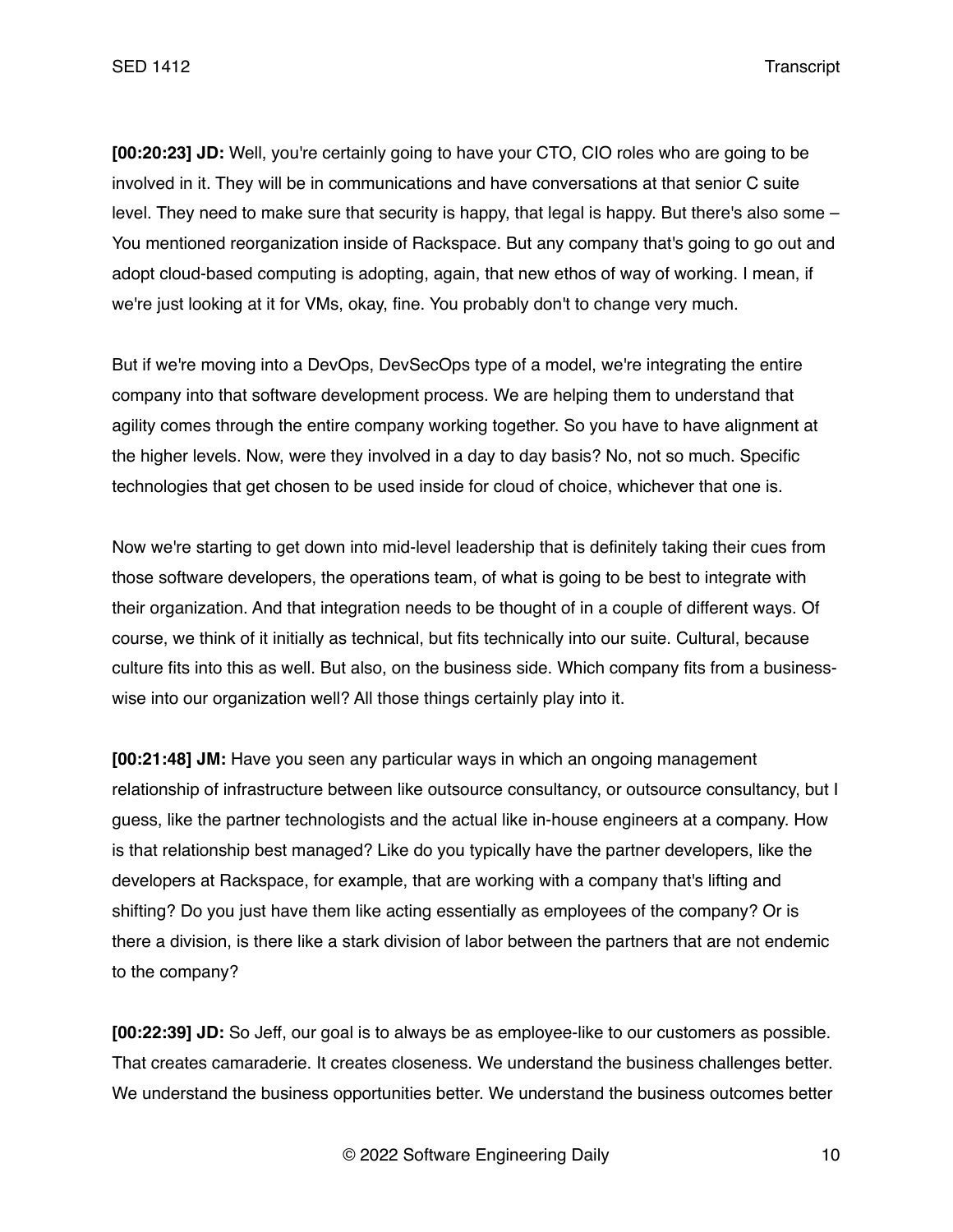in that type of a scenario, then we have the opportunity to really create some meaningful outcomes. And people enjoy their work better, which is important to think about as well.

Now, that is very much going to be driven, though, by the temperature that's being set by our customers. And I would encourage any company that's utilizing contractor-based workloads is to – They may be paid in a different way, but they need to be viewed as part of the team. It's not throw work over the wall. It's everybody creating solutions to a common outcome. Because we do have some customers, be it regulatory challenges, be it their own internal the way they do business, their business structure, that we just don't get as plugged in as we would prefer to. But when we do, when we are considered and brought in to be truly part of the team, then the right outcomes occur.

**[00:23:51] JM:** How has Rackspace dealt with the move to remote work during the pandemic? Has there been any significant issues since you guys actually have to manage a lot of physical infrastructure?

**[00:24:04] JD:** Great question. So when we think about the infrastructure that we manage in our own data centers, and we have 40 of them around the world, there's a lot of automation that plays into a lot of that. So the amount of staff required in data centers is not the most significant personnel staff that we have. Most of – When you think about supporting those types of workloads also, the majority of the teams that support workloads that run on that infrastructure, that can happen and always has happened remote even when they were in a Rackspace corporate facility. Rackspace corporate facilities that hold people don't hold servers. Data centers are always separate from those environments.

And so our move to working remote was really quite seamless. In fact, by our standards in the first six months of the move, productivity was equal to, if not a little higher. Now we settled back into the pace where we normally would be. But everybody was superconscious of, "Hey, we realize we're working from home. And we want to make sure that we're doing a good job." There's a high work ethic that runs around Rackspace.

But for the rest of us, it was a pretty seamless move. We had started testing those systems that we had in place in late November, early December. So by the time January came around, we

© 2022 Software Engineering Daily 11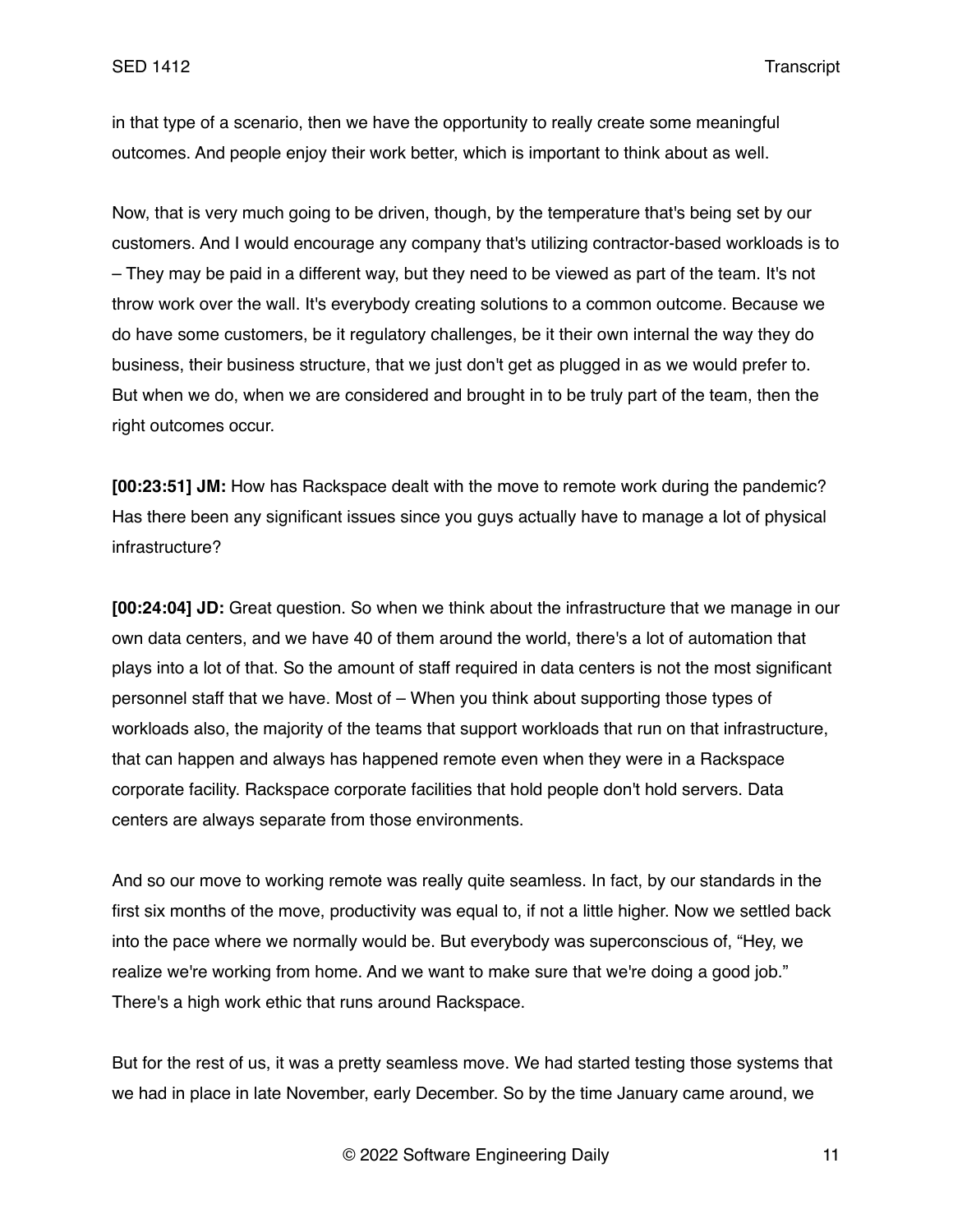were already running drills of 50%, 75%, in some cases, 100% of the employees working from home. So that when March did come around, and like everyone else, we pulled the plug and all went home. It was pretty seamless.

**[00:25:35] JM:** Can you tell me more about managing large scale server infrastructure? How do you, for example, do security monitoring and manage points of presence that are widely distributed enough? Give me an overview of how you successfully manage large fleets of physical infrastructure.

**[00:25:59] JD:** Sure. It's been the business. Was the start of the business back 23 years ago. So a collection of – In some cases, there's a little bit of homegrown applications running around. But there's also a lot of off-the-shelf stuff that runs as well. So Rackspace manages our own network operations center that looks after not only our own physical infrastructure to support customers, but also the customers infrastructure themselves. We've got two of these. One in the US, one in the UK. And that looks after the physical infrastructure from a networking point of view, also, from a physical point of view.

Then, depending on the size of the customer, if we think about – Of course, if we're talking about large deployments for individual customers, these are going to be larger ones, enterprise segment. And they've got suites of tools and services in place that look after all of the monitoring, that look after our asset management, that look after a patch status. All of that sort of stuff is managed inside of there.

And so in some cases, there're specific tooling for specific customers that's – But in other cases, it's just a repurposing of corporate tooling as well. So it's a very elaborate corporate set of infrastructure, of human capital, of software and physical infrastructure to help make sure that we're able to do that at enterprise-grade for some of our largest customers to our smallest customers.

**[00:27:21] JM:** What does a software update look like when you're trying to roll it out to multiple data centers?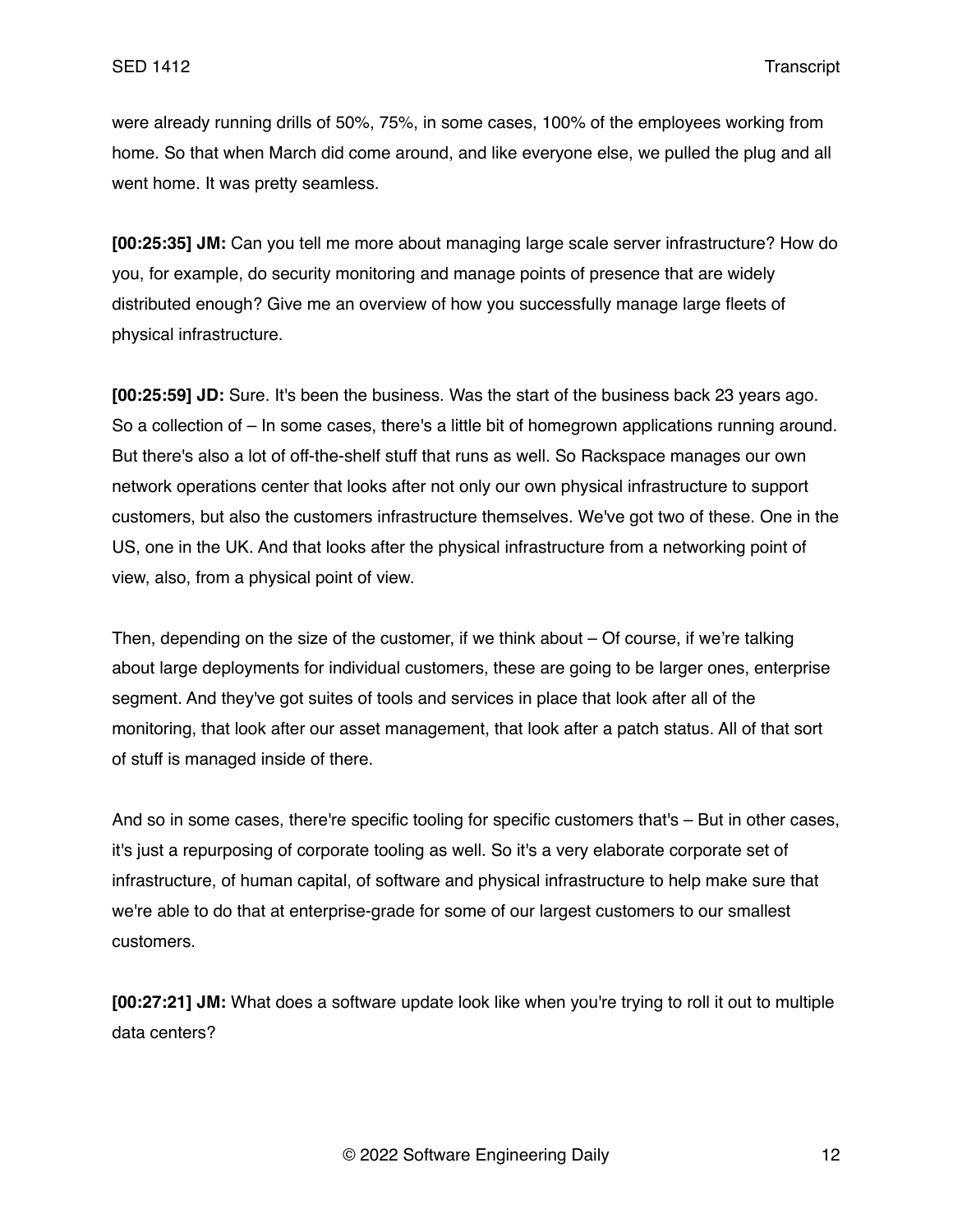**[00:27:30] JD:** Yeah. So we've got tooling to help make that happen. We have predefined patch days for – And that's really would be the software updates that we would do, would be patching to infrastructure, patching to servers. And we, as you can imagine, have tools to handle that. There are predefined days when customers do get upgraded on times of the month, as well as their own – Gives them the flexibility to choose different days or skip them altogether for that matter. So we handle all that centrally. There're remediation plans. There's notification that goes through. And every customer is assigned into an account management base that includes customer success managers, and engineers, and architects, and networking folks.

And the smaller customers, you're grouping more of those together in greater density with teams than the larger ones, which tend to be one to one. But everybody's notified when their customers are going to be upgraded. And everything gets kind of managed that way.

**[00:28:29] JM:** And can you tell me more about data center ops? Like what's the role of a data center operations person? And how has that changed over time?

**[00:28:40] JD:** I'd start with the way it's changed over time. Automation has really played a big key. If we think about somebody who's doing datacenter operations, of course, there's a leadership hierarchy that exists inside of there. But somebody who is, in a sense, I'll call them racking and stacking servers. They're just taking the architecture design that our solution engineers are creating. Once the gear arrives, or they pull it out of inventory, they are literally racking and stacking that gear. Cabling it in a way that meets the design spec. They are ensuring validation testing on all of that and setting it up for the automated tooling to then deploy operating systems in and begin the configuration process.

But as you can imagine, as more and more of that becomes more and more automated, the need for people physically in those data centers goes down. But we're not at the point of robotics where the robots are unboxing and building servers and putting them in racks. So that's still a human's job.

**[00:29:34] JM:** I want to come back to the discussion of moving to the cloud. If I move my large, Microsoft-based deployment to the cloud, what's next after that? Like once I get it into the cloud, what am I looking to do to leverage the cloud? Am I like changing my database deployments?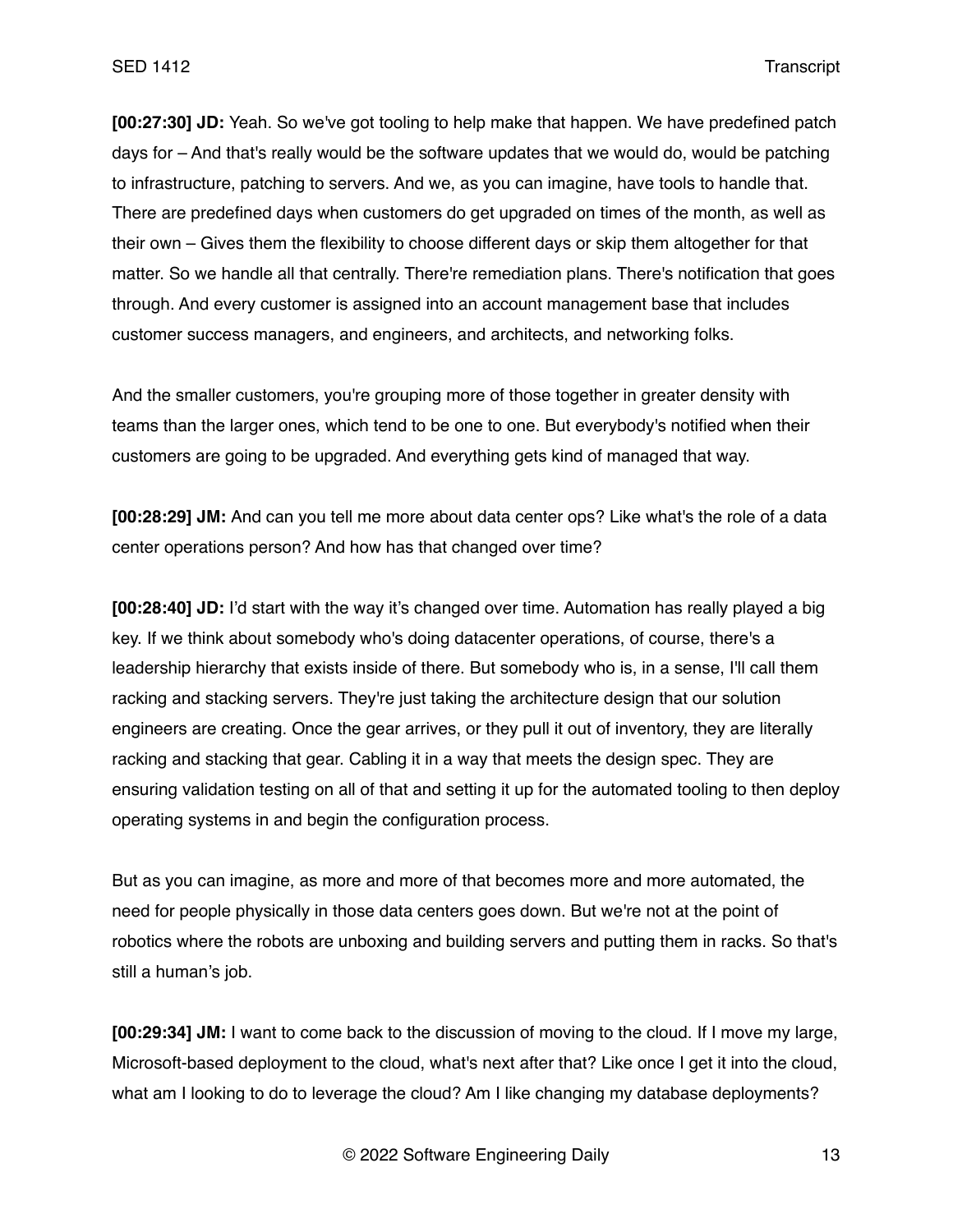Am I doing things to slim down my application? Like containerizing? What's a typical usage pattern?

**[00:30:06] JD:** Well, in a large part, it's going to go back to the roadmap that we helped create for the customer. And so depending on what the needs are of the individual applications, and this is really sort of one of the first times we've talked about this on this call. And that is, while we can look at what infrastructure globally we want for our organizations, the path of architecture is going to be different and should be different for each application.

For instance, if we've got – This long-term application that's been running inside of the organization, we know it's only going to live for another couple of years. You know what? It doesn't make sense to go to great lengths to modernize this application – Even to put it into containers in some cases, it just doesn't make sense. So what makes sense for that app? Well, maybe there's a common identity infrastructure we can pull from. Maybe we can get its database to use a PaaS-based database and get some savings there. But at the end of the day, some reservations for the VMs themselves to get them at the best price and let it live out its life while we migrate the data elsewhere as part of an enterprise architecture strategy.

But for other applications that are going to be around for a while, well, it's important to think about what does success look like for them. And what is the technical aptitude of the firm themselves? I think Gartner's got the number that says that while most organizations want to adopt a cloud native type of an approach to cloud, 90% to 95% of them can't do it simply because they can't find the right people or their people are so consumed with keeping the lights on that they can't retrain them to go on that journey.

So understanding what the right path is into a technical environment that can be supported globally, can be coded to globally for the organization is super important. And then having a desired state, architectural state for enterprise applications, is important. That way, everybody has a north star that you're driving towards to usually manifest itself as three or four primary patterns inside of the organization. And then down the marching road you go. A lot of times containers is that next step. Once you move the environment over, you move into a containerized environment. Once you've containerized the environment, you've broken this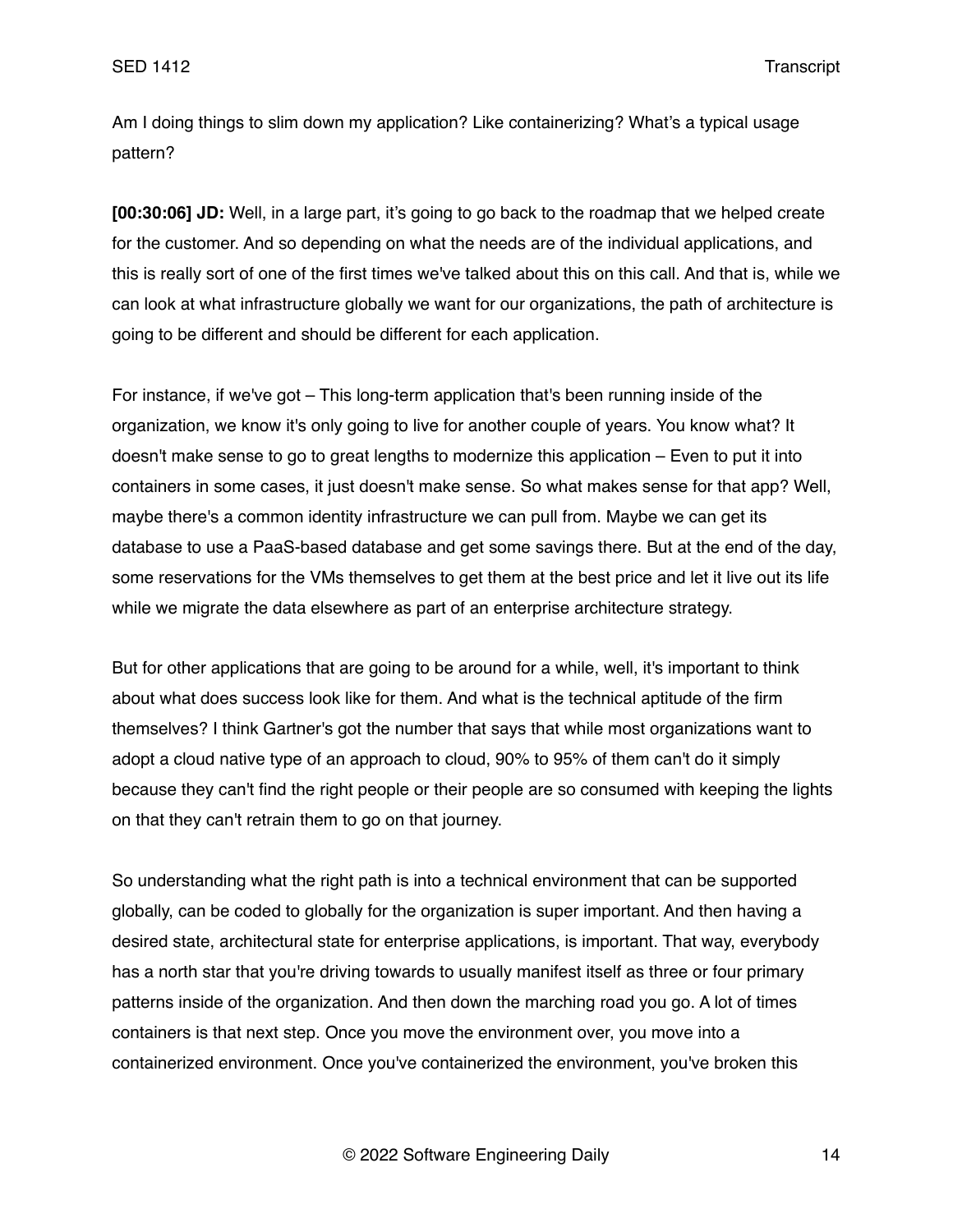application down into – I wouldn't call them bite-sized chunks yet, but at least they're smaller than the monolithic app that it probably came from.

And so once it's in that environment, now we can start to strategically look at the application itself and look for areas where a serverless bit of infrastructure maybe can wrap around those containers and move us to more of a transactional model on our cloud consumption as well and save, in some cases, save some money, in some case, build resiliency, in some cases do both.

**[00:32:58] JM:** Have you seen there the companies that move to the cloud? Do they typically maintain some hybrid infrastructure? Do they maintain some servers actually running on-prem?

**[00:33:11] JD:** In my experience, most companies leave something behind. There is a mainframe somewhere. There is a Windows 2008 server that they just can't bring – They've lost the source code to and they just need to let it die. Usually, something stays behind in most occurrences. Now, bold companies will take it all and move it out. They will commit all in. And those that do it successfully, when they're doing it all in, we'll take a measured approach to it.

We all love some cloud native. We know the value that exists there. But making a transition from a VM-based environment holistically and completely out into cloud native in one step injects a ton of risk into the environment. So I talk about a roadmap. What is the roadmap toward a desired state? We'll work with even financial services firms that will spend a year leaving all of their data centers in just doing a lift and shift, doing it cautiously, doing it in a measured fashion and managing and maintaining it.

Once it's there, these individual applications now can undergo their own lifecycle of transformation. Because at that point, IT has sort of done its job. Because, Jeff, we haven't really talked about some of the other dynamics in making these decisions, because IT could come along and say, "Hey, we're leaving the data center. We're heading to Azure. We're heading to AWS. Buckle up. We'll tell you when your migration day is and when your outage window is." And we're just lifting and shifting.

Once we're there, it's up to you to upgrade your individual applications, utilizing the suite that exists there. So you can sometimes hit some speed bumps as far as adoption is concerned.

© 2022 Software Engineering Daily 15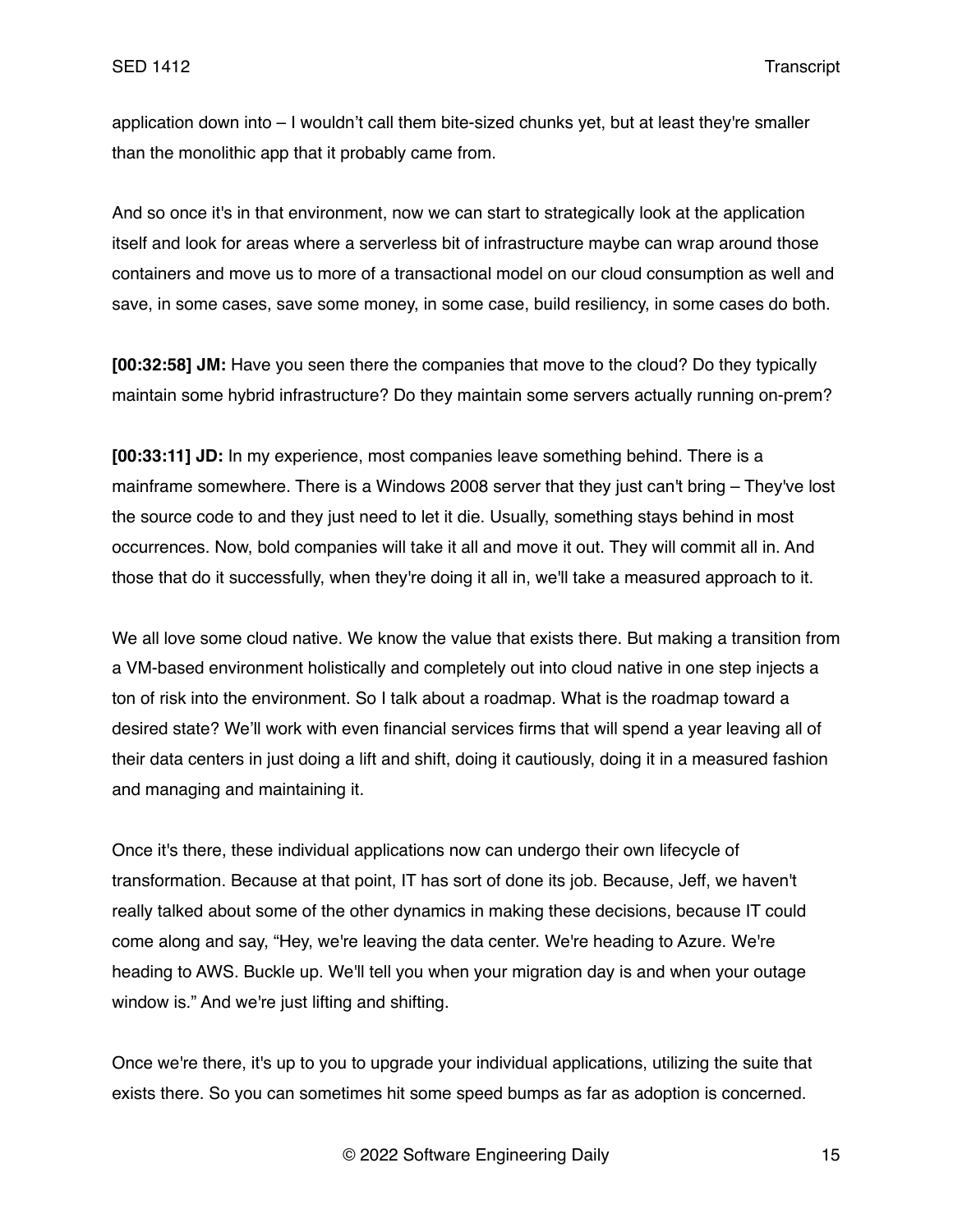They've moved to Azure. They've moved to AWS or Google. And now goes and is incumbent on the individual lines of businesses inside of that organization to either do the work or pay for consultant to do that work.

So you could see some slowdowns there. But if the company is moving in lockstep, you asked the question before. How much is C suite involved in this? And when C suite is more involved, then those individual lines of businesses is working well with IT and is well-informed in the opportunities that exist now for their applications.

**[00:35:18] JM:** When you're engaging with a company, is it typically like – Do you have like one top level engagement with them? And then the engineering teams within Rackspace and the company engage beyond that? Or do you find yourself involved on an ongoing basis in these transformations?

**[00:35:42] JD:** Well, when we think about transformation, think about advisory services. What's our roadmap? I think about professional services. What's that big transformation work? And I think about managed services. How do we care for feed and grow that environment? Mature that environment over time?

So for companies like Rackspace, it's up to us to make sure that that advisory and professional services engagement goes amazingly so that they continue to engage with us in that care and feeding and maturing of the application inside of the cloud. Now, that being said – And I talk about companies that go whole hog out into the cloud. Not many companies go that route. Usually they're moving in a much more measured fashion. They're going to say, "Okay, we're taking division X. We're taking division Y. We're going after East data center. We're going after the UK Data Center." And they'll move that bit over.

So for Rackspace, it's important for us to make sure that we are executing well regardless of the service contract. And usually, they show up in smaller segments. And in fact, we sort of encourage that as well, because it's easier to gauge success. And it's easier to adjust when conditions change, or the environment changes, or the business dynamic change. When you're in some monolithic long-term contract that says move it off from here to there and be done in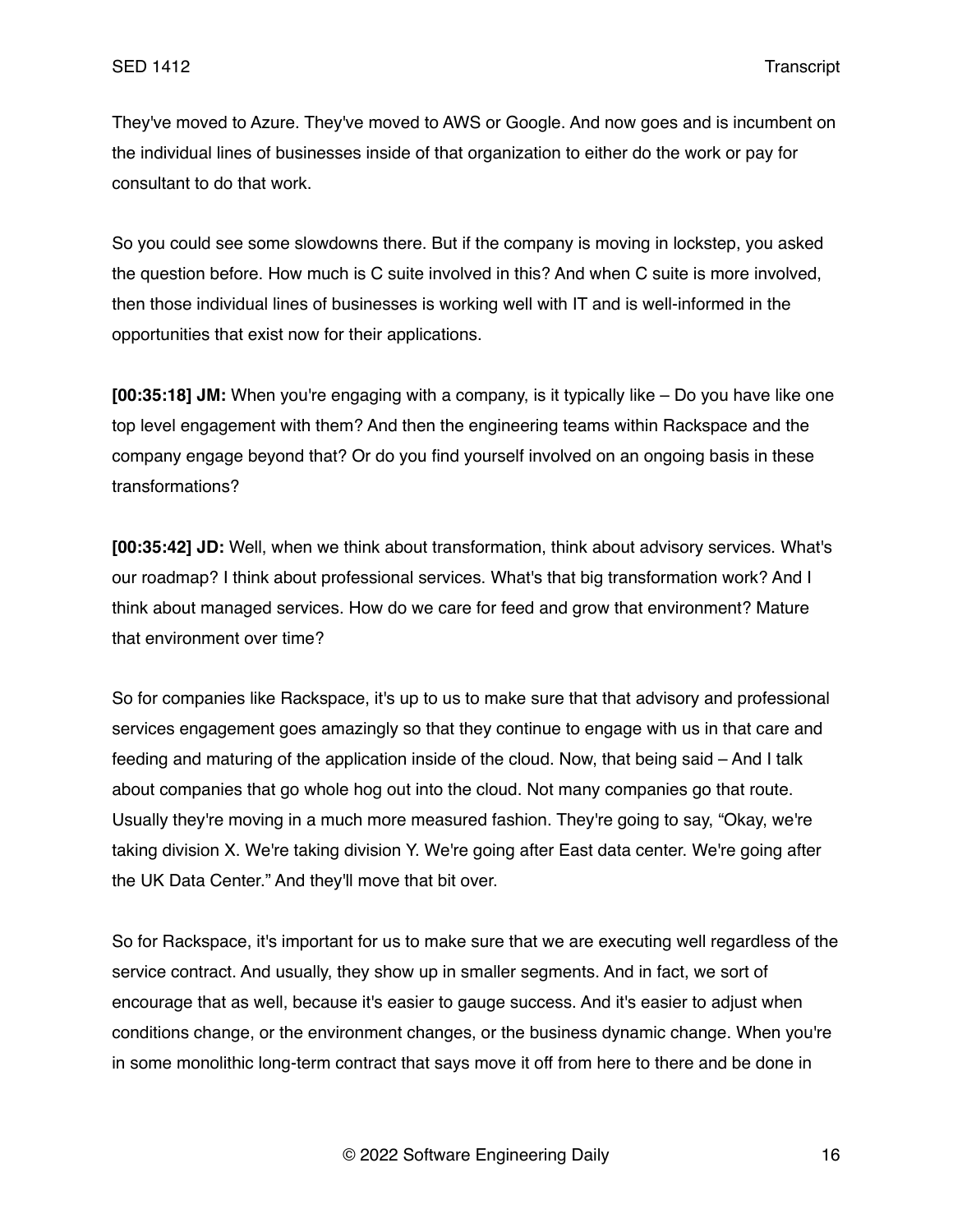nine months, whatever the term is. Those are challenging, to say the least. Challenging for both Rackspace as well as the customer. It's just a lot to bite off.

**[00:37:14] JM:** What's the hardest part of moving an application? Is it the database itself? Or the actual application runtime? What do you find to be the most difficult part of moving?

**[00:37:30] JD:** I'll put my consultant head on and answer like a consultant. It depends. It depends on a lot of different factors. What's the size of the dataset? How much code is inside of the data? How large is it? Do we still have source code for this environment? Are we just lift and shifting to there? Which really transforming it. All of those factors play into it. But I'll go back to the hardest part of cloud transformation, is never the tech. Never the tech. Okay. So it means 99% of the time, it's not the tech. Sometimes the tech is hard. Mainframes are hard. Mainframes are hard for a lot of different reasons. But if we sort of set that to the side, the hardest part is organizational change. The hardest part is changing the way an organization operates and functions. Because to truly turn your application to be cloud native, your business needs to be cloud native. You need to as individuals adopt that new agile-based DevOps function, DevSecminded world that says, "This is our new reality. This is our new ethos." And with that comes change. And getting companies to adopt that change successfully over time can be challenging if they don't realize it's more than just another migration.

**[00:38:42] JM:** That term cloud native, I typically think of that as associated with containers and Kubernetes. You've been industry long enough to also have witnessed the shift to virtualization. How have you seen the differences between the movement to virtualization versus the movement to containerization?

**[00:39:02] JD:** Virtualization was a lot easier. Virtualization was easier, because you could just say, "It's just another server." Remember all the stuff you had to do on your physical server? Now you do it on your virtual server. By the way, you can get greater density, and you'll get greater utilization. Oh, that's cool. I understand that. But when you start thinking about containerization, now that means we have to do – We're just moving runtimes or just moving data in some cases.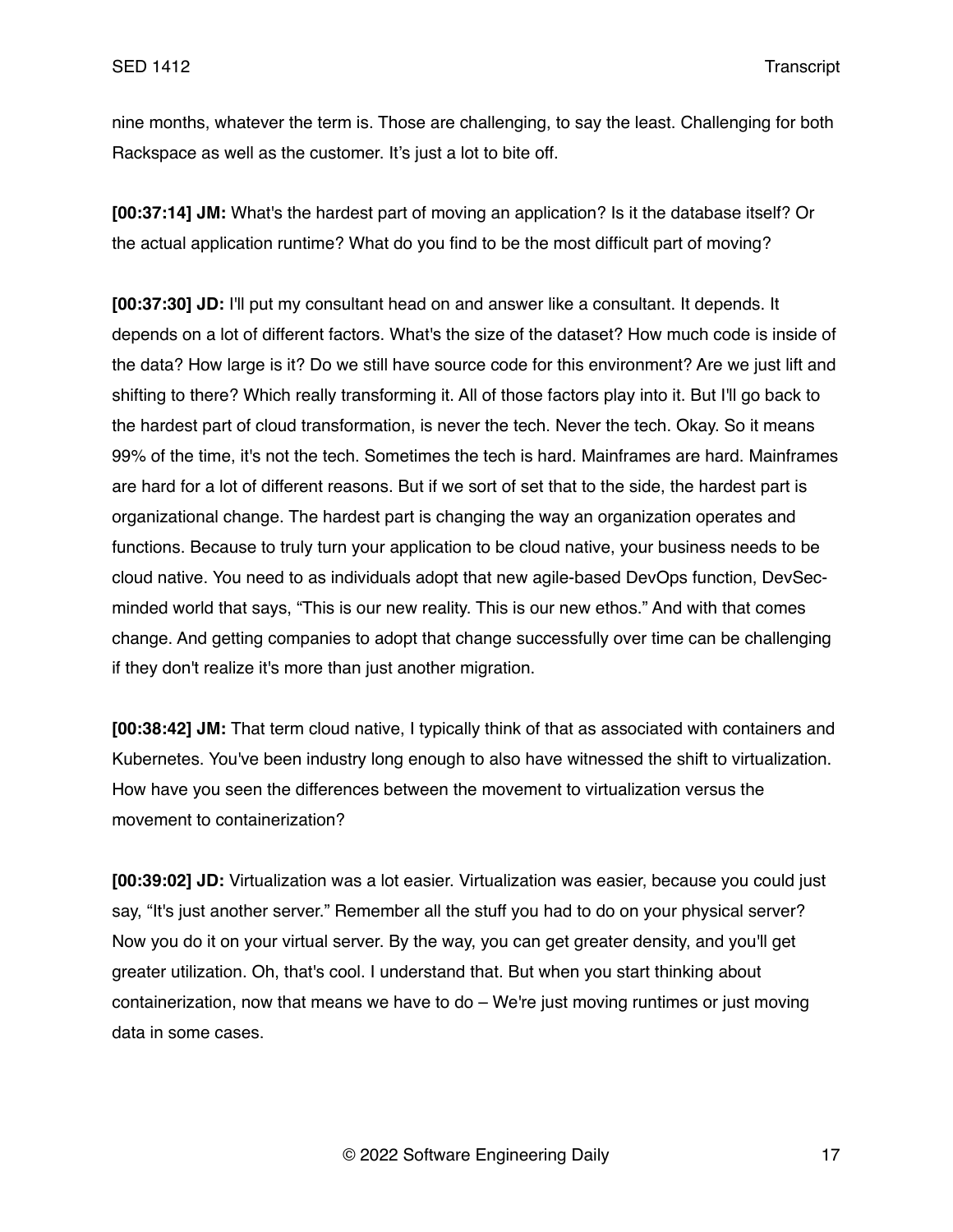And so that's been a little harder for non-technical people on a day to day basis to wrap their brains around. And that creates inertia. Not understanding the change that's about to occur, always creates inertia. It's the thing that slows most companies down when they think about moving out to the cloud. They don't understand what that move is going to look like. Even moving into VMs? What is a GCP data center look like? Where's the address? Can I go visit it? Well, you can't, and you can't, and you can't.

But when companies work with a consultant whose primary business as helping them through that transformation and their services are geared towards different phases of the transformation, what starts to remove the unknown? And that removes friction. That removes inertia from projects.

And in those contexts, and this applies to containerization as well, starting small so that they can understand what that move looks like. Starting small helps them also understand what new infrastructure do I need to manage this stuff? Well, I need an orchestration system apparently for containers. What does that mean? How do I scale that? So those are some of the things that really slow that down. But the move to virtualization, so much easier than the move to containerization. Which is why not many people –And in the grand scheme of things, why containers aren't fully adopted yet.

**[00:40:47] JM:** Sorry. Sorry. Maybe it didn't understand exactly. So why was it so much harder? Why do you find containerization so much harder?

**[00:40:55] JD:** Because the concepts are a little different. Because we're now not replicating the entire server, but just replicating runtime inside of a server, but yet still needing orchestration and such. This confuses your business leader over the application. And that misunderstanding or lack of understanding is what creates the inertia.

**[00:41:15] JM:** Gotcha. To me, there's also a distinction. Because a lot of the virtualization stuff was closed source as opposed to the open source nature of the cloud native stuff. Does that make any difference for this age of transformation?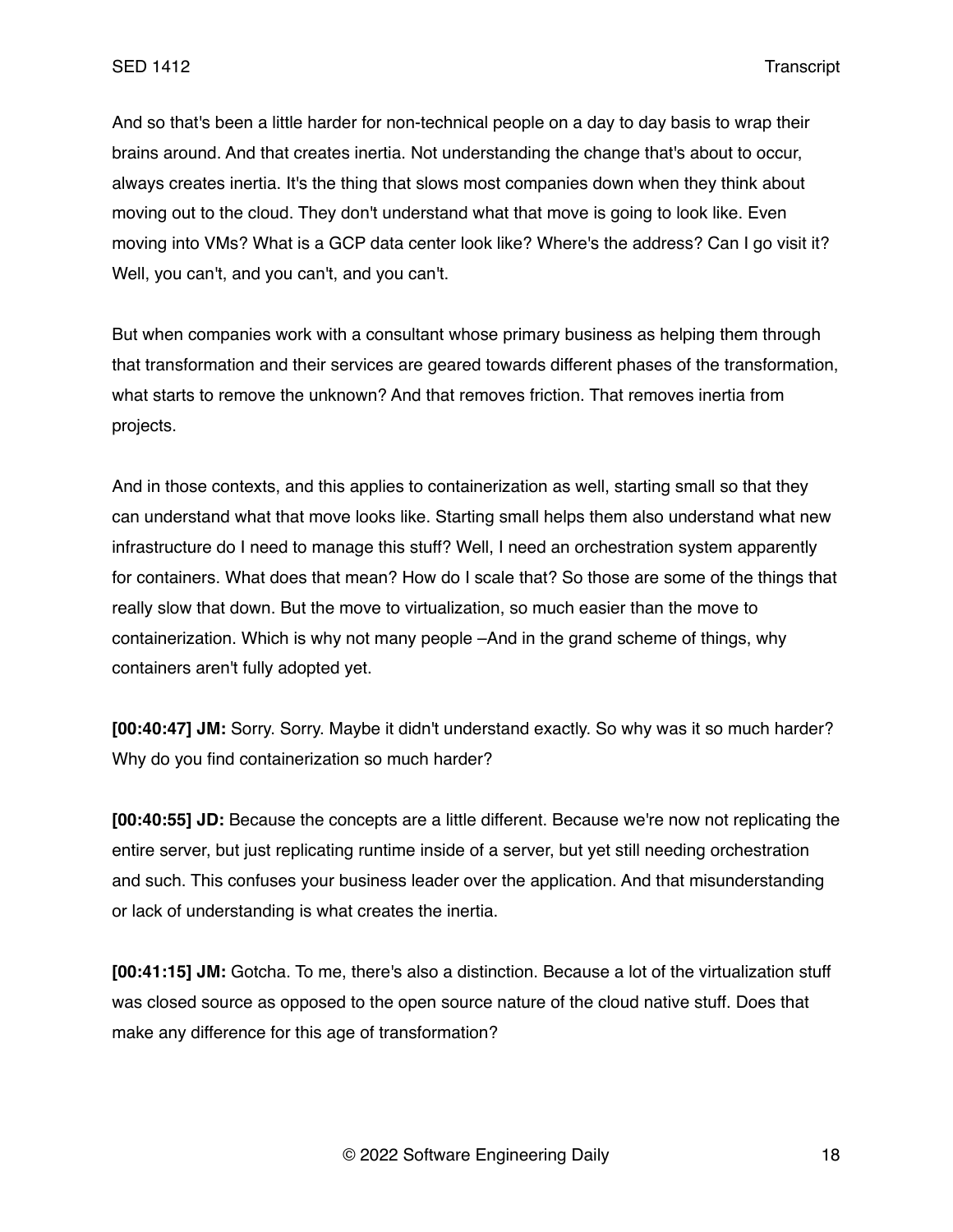**[00:41:31] JD:** I would say not as much now. But I do think that it took a long time for enterprise to get their brain around the fact that open source is still valid to run an enterprise-grade inside of an organization. Really larger, more progressive companies adopted it pretty quickly. But open source created a mindset of how am I going to control security? How am I going to get the right version? Does that mean anybody can meddle in my software? Or is meddling in my software? So it created just another question mark. And question marks create inertia.

**[00:42:09] JM:** So given that you're the Chief Technologist for Microsoft technology at Rackspace, I take it, you have a pretty intimate perspective on, I guess, the reinvention of Microsoft from its past days. And Rackspace has had its own reinvention in its move from the focus on hosting to more focus on partnerships. Do you take any pages from the Microsoft book of internal organizational pivot?

**[00:42:42] JD:** Yeah. I think it's an interesting parallel. I haven't really thought about those two. Now, in fairness, my remit is now the all technology here. But absolutely, my first 10 years at Rackspace was very much Microsoft-focused. And their pivot has been nothing short of incredible, in my opinion. Watching a company go from being as closed as they were, as myopically focused as they were. And in a lot of cases, there a lot of rocks we can throw here. To being one that is so much more open. Their adoption of Linux is incredible. There's more Linux running in Azure than there is Microsoft workloads running out in their clouds, regardless of their location. A lot of their tools and technology are open-source-focused. They are one of the larger contributors to the open source world as well.

And when you think about what the heart of their transformation, was they became a customerfocused company. And they rallied around that mantra of how can we help – You could go back to their mission statement. What is it? To make every person in every country more productive or something, or achieve more something, to that effect. That's kind of a mission that you can rally a company around, and a set of tools, and servers, and services and all those sorts of things. And in a sense, that's what we've done at Rackspace, is we looked at our mission. And our mission here at Rackspace is we're a bunch of technologists who apply our technology to our customers to help them achieve more. To help them be more successful in what they do and achieve their own missions.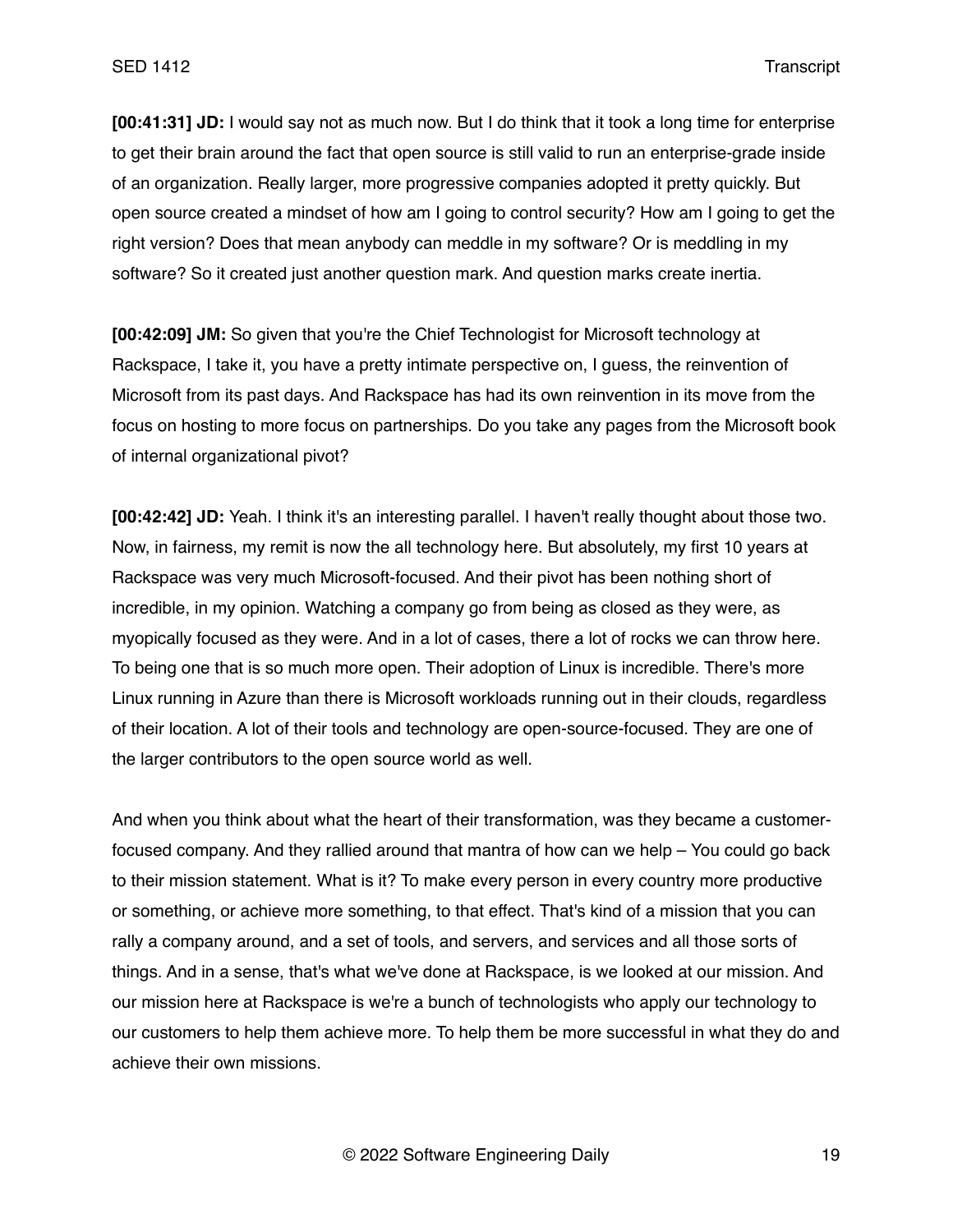And so, for us, there's also a time component to that. Because of the fact it's not just, "Hey, I can upgrade you from VMware X to VMware Y, or Windows X to Windows Y." It's we can help your company, your individuals and your technology evolve over time so that you can achieve whatever that business mission is that you've got as a customer.

And we've continuing to sharpen our pencil at that and what that looks like. And our expansion out into two professional services over the past three or four years is squarely focused on that. A majority of the people we're hiring right now are customer-facing professional services and advisor services individuals. And it's all about how do we help them through that transformation. Because again, we're not just moving data centers. We're transforming businesses through transforming applications.

**[00:45:12] JM:** Last point on the transformation of applications. So you wrote up a post about some predictions you had for 2022. And an area of that that I found quite relevant was talking about RPA and just more general data analytics and machine learning tools. What are some typical patterns for how a company that has been around for a long time starts to adopt these newer tools? Are there any case studies that you can share with how larger legacy companies have adopted these?

**[00:45:51] JD:** Case studies, not off the top of my head, other than cite Rackspace. We're a big consumer of RPA over here, robotic process automation. And it is literally saving us millions of dollars. We're literally funding other activities because we're able to do more – First of all, we're able to not have humans do half the things they used to do. And now we're able to apply those humans to work that's more meaningful. And that's ultimately the mission of RPA. And it's to take the mundane and scale it so that humans don't have to do it. They can work the exceptions. But now we can put them on work that actually has value. And that value can be anywhere else in the organization. That value could be the ones who are actually creating these bots to go out and do the thing.

I cite my little fictitious story of this fictitious person named Betty, whose job it was, was to transpose invoices from the fax inbox into the accounting system. Betty worked eight hours a day. She worked five days a week. She didn't work on the weekend. And she did not work overtime. And she was pretty finite. But she did know the business process for every aspect of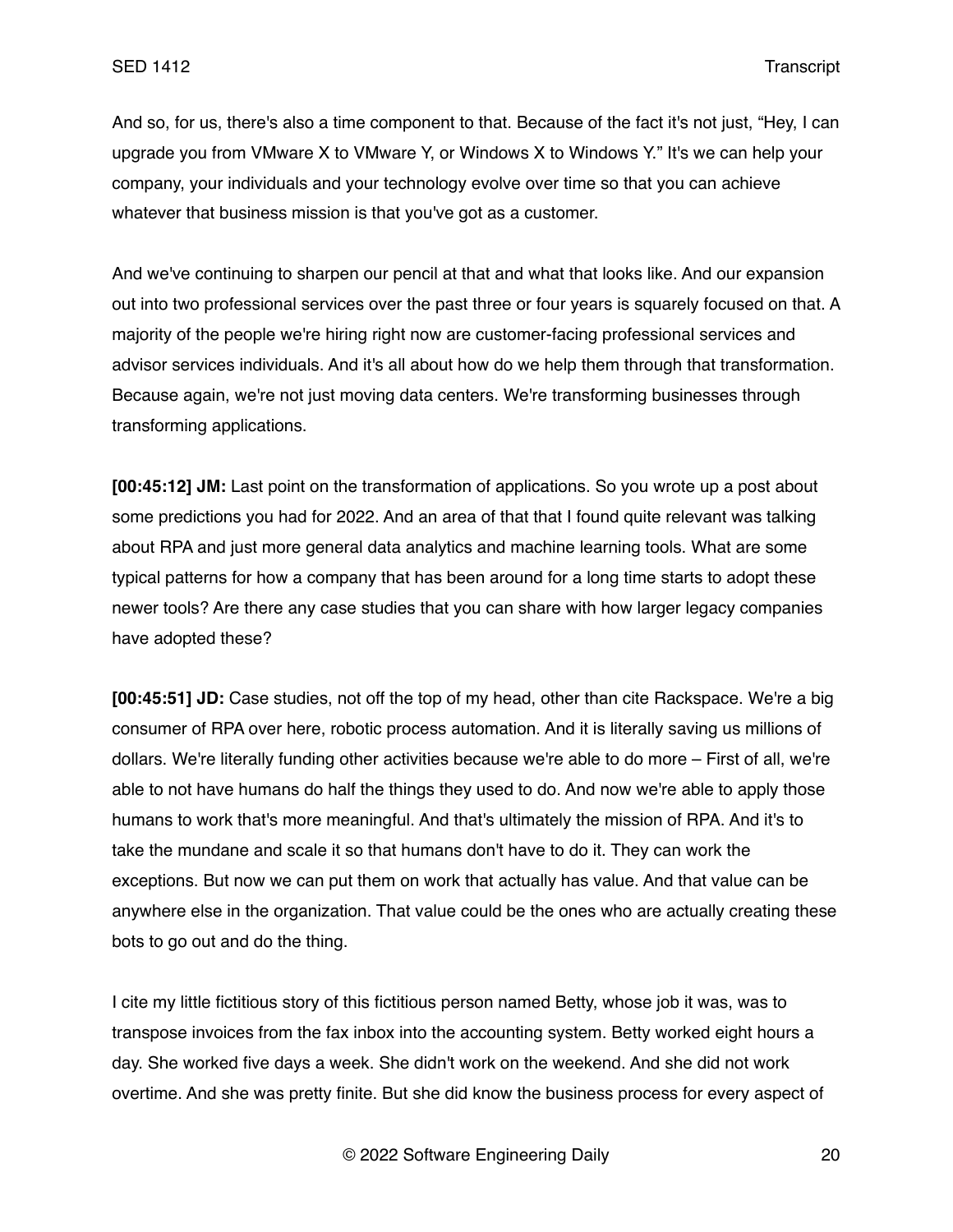that thing. And Betty is an hourly employee. Betty does not have benefits. Betty does not have a long-term value in the company. But if Betty goes out and gets three months of training in automation anywhere, or fill in the blank, Microsoft Suits, or the others, and now she's creating those tools. Because the most important person in the business becomes the person who knows the flow of the business. If you know the flow of the business, then you're the person who can best understand what the right, in this case bot type of an environment, to get in and create to alleviate that manual boring job she has to do.

By the way, the person who does that says a starting salary of \$65,000 in almost any company around the globe. Has benefits. Has long-term value and an amazing career, or beginning of could be a very rich programming career should they choose to go farther down that road. And that spawns easily into data. And as you look at those predictions, whether we're looking at machine tools, whether we're looking at machine learning tools, or whether we're looking at RPA or the other stuff, I think the opportunity that exists for enterprise in 2022 is how can the machines do more so that humans have a more engaging work to do that has greater value to your organization, and everyone continues to grow inside of your companies? Look, we're still in the middle of this great resignation. Everybody's flip flopping all over the place.

And I've read a really interesting article a couple of weeks ago from Harvard Business Review, and that was employers need to start recruiting their own employees again, and really helping them ensure that they see the value that they have in the organization, or help them find the right role that has that value.

So 2022 is about let the machines do the work, and then dig into the greater data insights, because that's where the magic is. When I talk about cloud transformation, I think of it in three swim lanes. So the first is infrastructure modernization, that lift and shift. Next one is going to be your app modernization or transformation. Truly getting into the cloud native tooling of containers and into serverless. And then the last I just call the innovation phase. And that's because we've moved so much of our data, of our applications, of our business processes out into a common cloud or two, that now we can start to play what if with our processes, with our data, and get so much greater insights. Because all of this data now exists in one cloud, let's get a pipeline that shoves it all off into a data lake and send some data scientist to go figure out what the correlations are between all of that stuff. Things that we could never do before, we can